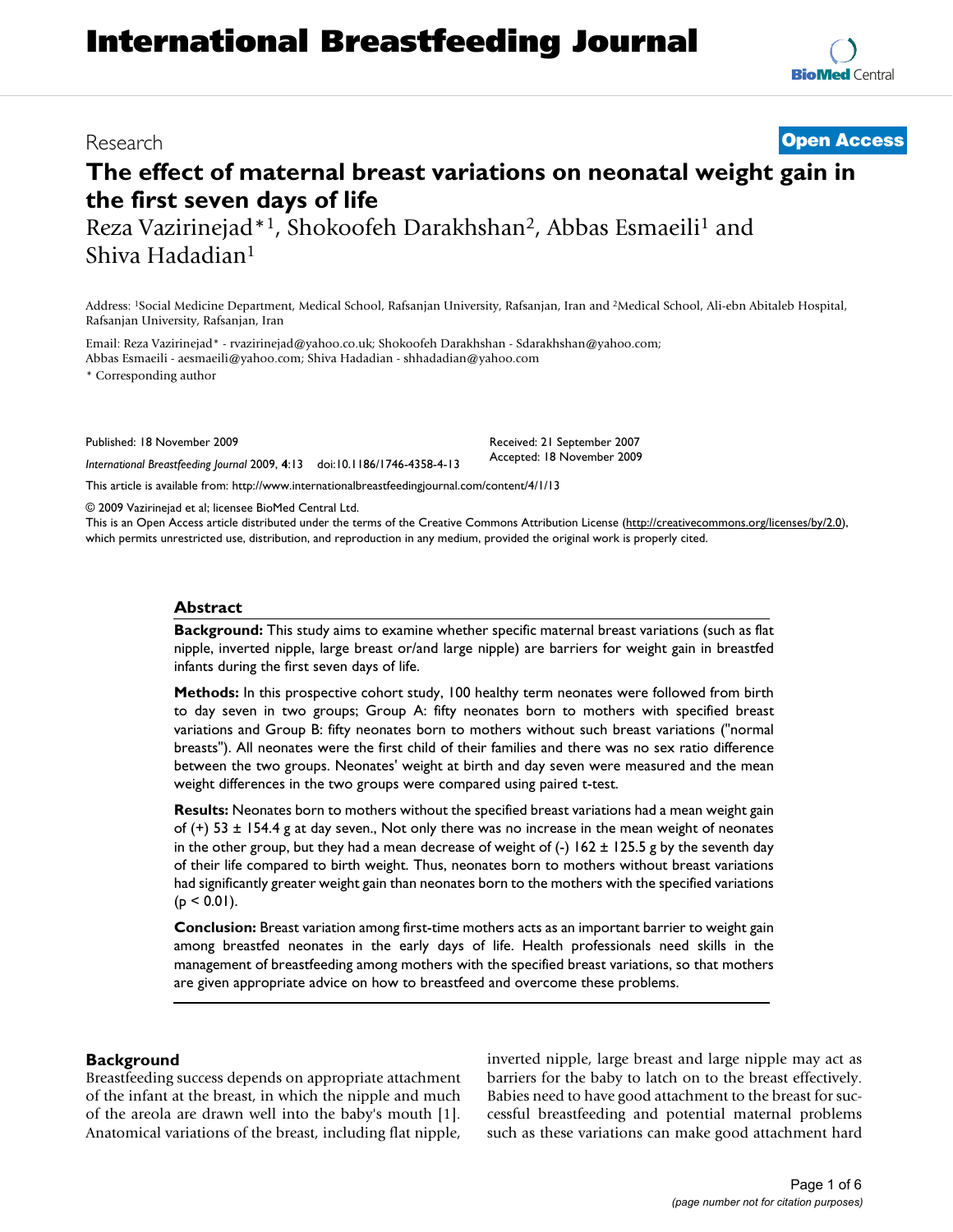to achieve. Also, infant problems such as tongue-tie can be important [2-4].

Despite many studies conducted to explore factors associated with breastfeeding in both developed and developing communities [5-8], no investigation has been designed to show the effect of anatomical variations of the mother's breast on breastfeeding outcomes. Alexander et al considered inverted and non-protractile nipples as leading to problems establishing and maintaining breastfeeding [9]. They conducted a randomized controlled trial in Southampton, UK in 1987-1989, to determine the effect of two methods for resolving these problems among pregnant women with these breast variations who intended to breastfeed. In their study, "inverted nipple" was detected if "it was situated on a plane below the areola". They also reported that about 10% of pregnant women who intend to breastfeed have inverted or non-protractile nipples [9].

Few studies have been conducted to explore the association between "maternal obesity" and mothers' breastfeeding behavior and/or infants' weight gain. In Forster and colleagues' study, maternal obesity was negatively associated with breastfeeding outcomes [10]. Further, Mok et al conducted an analytical study and showed that infants born to obese breastfeeding mothers (Body Mass Index, BMI > 30 kg/m2) lost more weight in the first few days of their life and gained less weight in the first month compared to infants born to mothers with normal body mass index (18.5 kg/m2 < BMI < 25 kg/m2) [11]. Mothers with large breasts may experience similar problems to the mothers classified as obese in the Mok et al study [11].

This cohort study was designed to measure the effect of maternal breast variations, which may not be easily detected by first-time mothers themselves, on neonates' weight in the first week of life.

# **Methods**

This cohort study was conducted to evaluate the effect of breast variations in a group of first-time mothers on the weight gain of their infants in the first seven days of life. A cohort of 100 first-time mothers were recruited in the last few days of their pregnancy. They were referred to the Niknafs Maternity Hospital in Rafsanjan, Southeast Iran, between 1 February and 1 June 2006 for maternity care. This cohort was selected from approximately 1200-1600 pregnant women who were referred to the centre in this period.

In this four month period, 100 eligible mothers were consecutively invited to take part in the study. When a firsttime pregnant woman with breast variation was recruited by the obstetrician to Group A, a first-time pregnant woman without this problem who was similar to her with respect to age  $(\pm 2 \text{ years})$ , educational status, social class and living place was recruited to Group B. Fifty primiparous mothers and their healthy term neonates were selected into each group giving a total of 100 babies: Group A - 50 neonates born to mothers with at least one of the specified breast variations and Group B - 50 neonates born to mothers without any of the specified breast variations ("normal breasts"). Babies, who were not eligible, because they did not meet the inclusion criteria, were excluded from the study along with their mothers and were replaced with the next first-time mother who was eligible to participate.

Inclusion criteria were: mother aged between 18 and 30 years, natural vaginal birth, mother's education level between high school and diploma, desirable nutritional status of mother, annual family income equal or higher than moderate level of the annual salary of families living in the community, baby's birth weight more than 2500 g, mother intending to breastfeed her baby exclusively, being accessible from beginning to the end of data collection process, and no medical detectable barrier in babies or mothers to breastfeed. No mother used breast pumps or any other equipment to facilitate breast milk expression during the first seven days postpartum.

Data were collected on two occasions. At time 1, before giving birth, when mothers agreed to participate, maternal age, gestational age, social class, mother's educational status, living place, annual family income for assessing social class (Low = family annual salary less than 30,000,000 Rials, Moderate = family annual salary between 30,000,000 and 90,000,000 Rials, High = family annual salary more than 90,000,000 Rials) and the results of breast physical examination (by an obstetrician) were recorded. At time 2, after the birth, data on neonate's gender, health status at birth, birth weight (using a standard scale), neonate's health status on day seven and weight on day seven of life (using the standard scale) were collected.

In order to reduce bias in this study, not only were the participants not informed about the presence or absence of the abnormality, but the obstetrician and statistician were also not aware of the babies' weight or group allocation.

Variations were detected on physical examination if there was any form of "large nipple", "flat nipple", "inverted nipple" and "abnormally large breast". In this study; a nipple was defined as abnormally large, abnormally flat or inverted, or the breast was defined as abnormally large, if it was impossible for the first-time mother to breastfeed her baby normally without receiving help from others and/or equipment. These variations were confirmed by the obstetrician once she observed the breastfeeding process after the birth. Since mothers were assigned to the two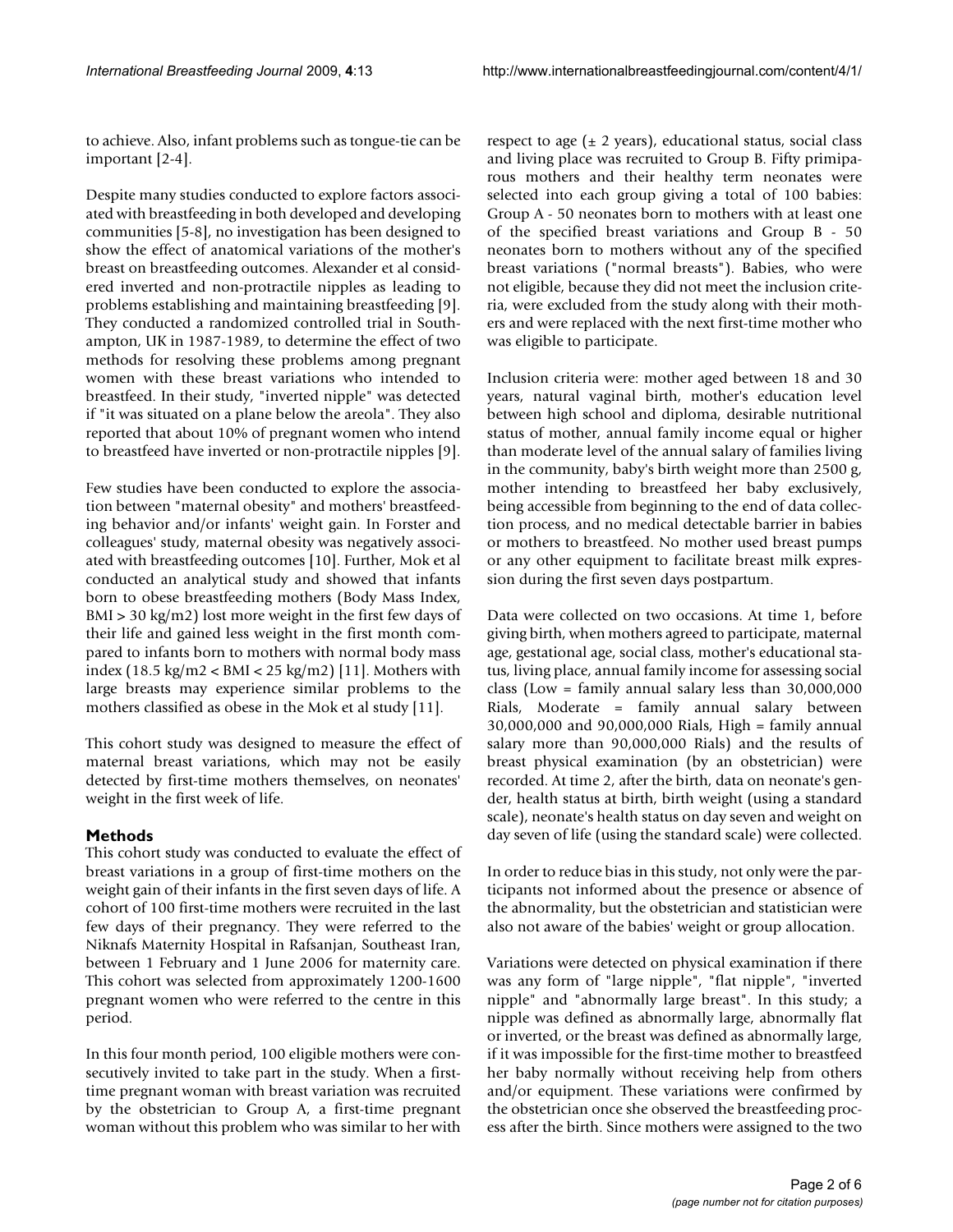groups before giving birth, it was possible for the obstetrician to have made a mistake in group allocation. Therefore, if the obstetrician realized that her diagnosis was not correct after watching the breastfeeding process, the mother and her baby were excluded or allocated to the other group. The process of recruiting participants in the two groups of mothers with and without breast variation is presented in Figure 1. There were four mothers diagnosed as having large breasts "before giving birth" whose were not confirmed in the stage "after giving birth" and were replaced with four mothers with confirmed breast variation.

A pilot study was conducted on twenty mothers and their babies in two groups of equal size (ten in each group) for the purpose of sample size determination. Estimating an effect size of 0.6 with a 95% confidence interval ( $\alpha$  = 0.05) and 80% power ( $\beta$  = 0.2) [12], a sample size of 45 subjects for each group was required. Considering about 10% dropout of respondents, 50 eligible mothers and their neonates were selected for each group.

Data were analyzed using parametric (paired t-test) and non-parametric (chi-Square, Mann-Whitney U) tests where appropriate, using SPSS (Version 12) for Windows. For each neonate, the difference in weight between the seventh day of life and birthweight on the first day of life was calculated. Then, for each group, a mean difference of weight was calculated by dividing the sum of the differences by 50 (the number of neonates in each group). The difference of each neonate's weight at birth and day seven was calculated and the mean weight differences in the two groups were compared using paired t-test. The mean weights and mean weight differences are presented as mean  $\pm$  standard deviation (SD).

For the purpose of data collection, ethical approval was obtained from Rafsanjan University of Medical Sciences.

All participants were given an information sheet about the study and gave written consent.

# **Results**

The cohort consisted of 100 primiparous mothers and their neonates, 50 pairs in each group. Only one mother declined to participate and was replaced with another eligible mother. Some participant characteristics are presented in Table 1. The groups were similar with respect to maternal age, education, family income (social class), infant sex and gestational age.

The weights of neonates born to the two groups of mothers at birth and on day seven of the baby's life are presented in Table 2. There was no significant difference in birth weight between the two groups of neonates: mean birth weight of neonates born to mothers with and without breast variations was  $3246 \pm 480$  g and  $3185 \pm 450$  g, respectively. The mean weight of neonates born to mothers with and without breast variations on the seventh day of life was  $3084 \pm 427$  g and  $3238 \pm 490$  g, respectively.

The mean difference in neonates' weight between birth and day seven, among neonates who were born to mothers without breast variations (53  $\pm$  154.4 g) was significantly larger than the mean difference of neonates' weight in the other group  $(-162 \pm 125.5 \text{ g})$  (Table 2). The values of differences were normally distributed (one-sample Kolmogorov-Smirnov test). Paired t-test used for comparing these two means of differences showed significant difference (t = 7.5, df = 49, p < 0.01).

# **Discussion**

There are a number of limitations in this study, such as the absence of breast/nipple measurements and scientific definitions for breast variations, and the lack of data on infant outcome according to the type of breast variation, as well as follow-up on duration of breastfeeding. How-



### **Figure 1**

**Recruiting process of participants**. \*Four mothers diagnosed as having "large breasts" in pregnancy, were found to have "normal breasts" after birth, and were replaced with four mothers with confirmed breast variation.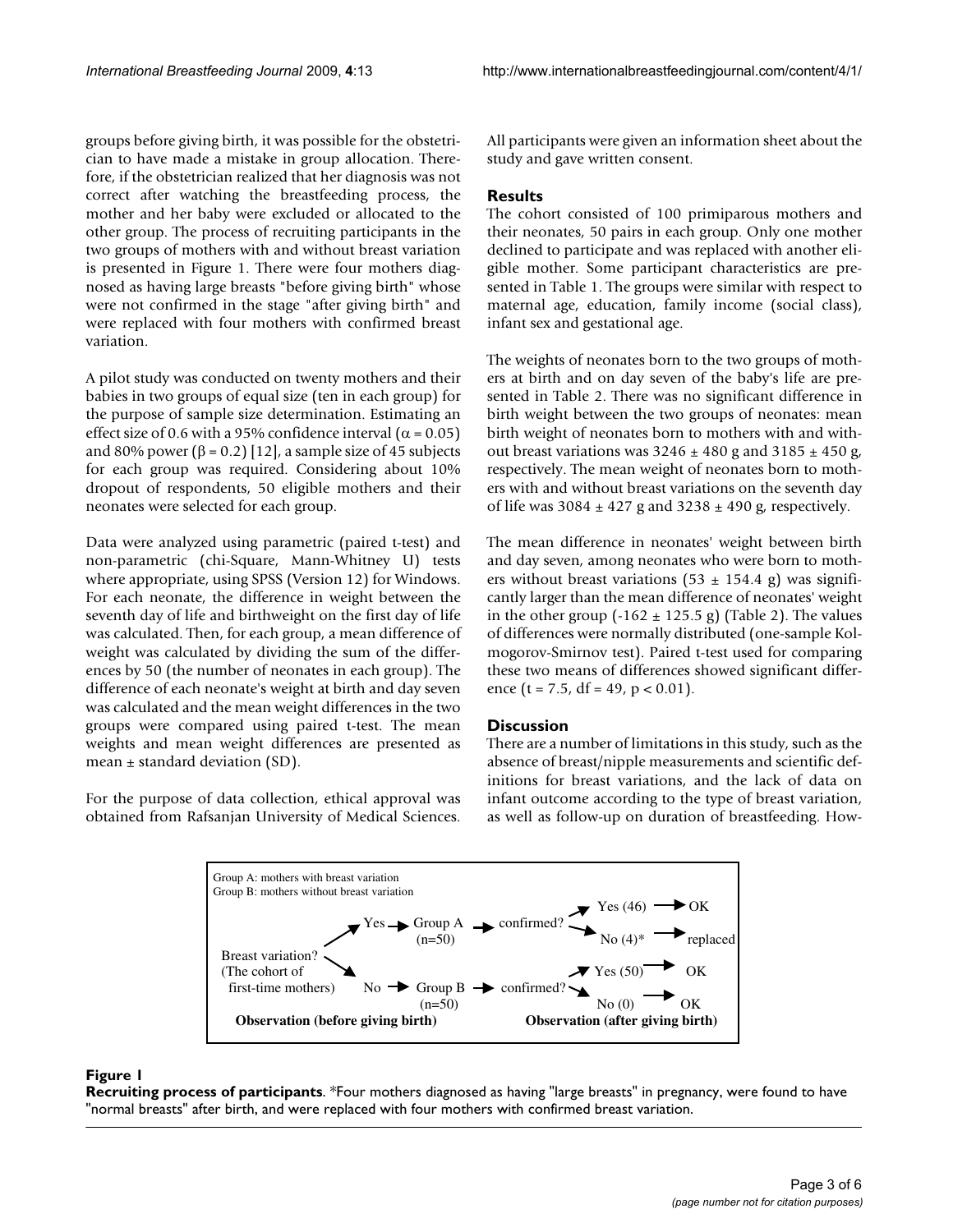| <b>Variables</b>                   | Groups                                                    |                |                                                      |                |  |
|------------------------------------|-----------------------------------------------------------|----------------|------------------------------------------------------|----------------|--|
|                                    | <b>Group A</b><br>With specified variations<br>$(n = 50)$ |                | <b>Group B</b><br><b>Normal breast</b><br>$(n = 50)$ |                |  |
|                                    | n                                                         | $\%$           | n                                                    | $\%$           |  |
| Maternal age (years)**             |                                                           |                |                                                      |                |  |
| $20$                               | 7                                                         | 4              | 7                                                    | 4              |  |
| 20-29                              | 31                                                        | 62             | 30                                                   | 60             |  |
| $30+$                              | 12                                                        | 24             | 13                                                   | 26             |  |
| Maternal education*                |                                                           |                |                                                      |                |  |
| did not complete high school       | 8                                                         | 36             | 9                                                    | 38             |  |
| completed high school              | 25                                                        | 50             | 23                                                   | 46             |  |
| Higher                             | $\overline{7}$                                            | 4              | 8                                                    | 16             |  |
| Annual family income <sup>**</sup> |                                                           |                |                                                      |                |  |
| Low                                | 0                                                         | 0              | $\mathbf{I}$                                         | $\overline{2}$ |  |
| Moderate                           | 39                                                        | 78             | 41                                                   | 82             |  |
| High                               | $\mathbf{H}$                                              | 22             | 8                                                    | 16             |  |
| Breast variation***                |                                                           |                |                                                      |                |  |
| flat nipple                        | 27                                                        | 54             | 0                                                    | 0              |  |
| large nipple                       | 17                                                        | 34             | 0                                                    | 0              |  |
| large breast                       | 12                                                        | 24             | 0                                                    | 0              |  |
| inverted nipple                    | $\overline{7}$                                            | 4              | 0                                                    | 0              |  |
| Infant birth weight (g)            |                                                           |                |                                                      |                |  |
| < 3000                             | 16                                                        | 32             | 4                                                    | 28             |  |
| 3000-3999                          | 32                                                        | 64             | 34                                                   | 68             |  |
| $\geq 4000$                        | $\overline{2}$                                            | $\overline{4}$ | $\overline{2}$                                       | 4              |  |
| Infant gender*                     |                                                           |                |                                                      |                |  |
| Male                               | 21                                                        | 24             | 20                                                   | 40             |  |
| Female                             | 29                                                        | 58             | 30                                                   | 60             |  |
| Gestational age (weeks)*           |                                                           |                |                                                      |                |  |
| 37-38                              | $\overline{10}$                                           | 20             | 9                                                    | 8              |  |
| 39-40                              | 28                                                        | 56             | 29                                                   | 58             |  |
| $41 - 42$                          | 12                                                        | 24             | 12                                                   | 24             |  |

#### **Table 1: Demographic characteristics of the participants in the two groups and the type of breast variation**

\*Chi-Square showed no significant difference between the two groups.

\*\*t-test and Mann-Whitney U test showed no significant difference between the two groups.

\*\*\*About one-quarter of mothers with breast variations ( $n = 13$ ) had more than one variation.

ever, the results showed that the mothers in the two groups were successfully matched based on maternal age, maternal education, annual family income and gestational age and infant birth weight. Therefore, the effect of these factors on the weight of neonates was eliminated and this increased the specificity and accuracy of the association obtained in this investigation.

We found that the mean weight of neonates who were born to mothers with at least one type of breast variation was less than their birth weight on the seventh day of life. Whereas, the mean weight of neonates who were born to

mothers without these variations, was over birth weight and significantly higher than the weight of infants of the mothers with breast variations. Therefore, the breast variations identified in this study, and possibly other variations as well, could cause breastfeeding and consequent weight gain problems that can be seen as early as day seven of life. Without clinical breastfeeding intervention, these variations can lead to the addition of infant formula which can have profoundly negative health consequences.

Other studies have attempted to discover factors affecting breastfeeding behaviour [13,14], as well as investigations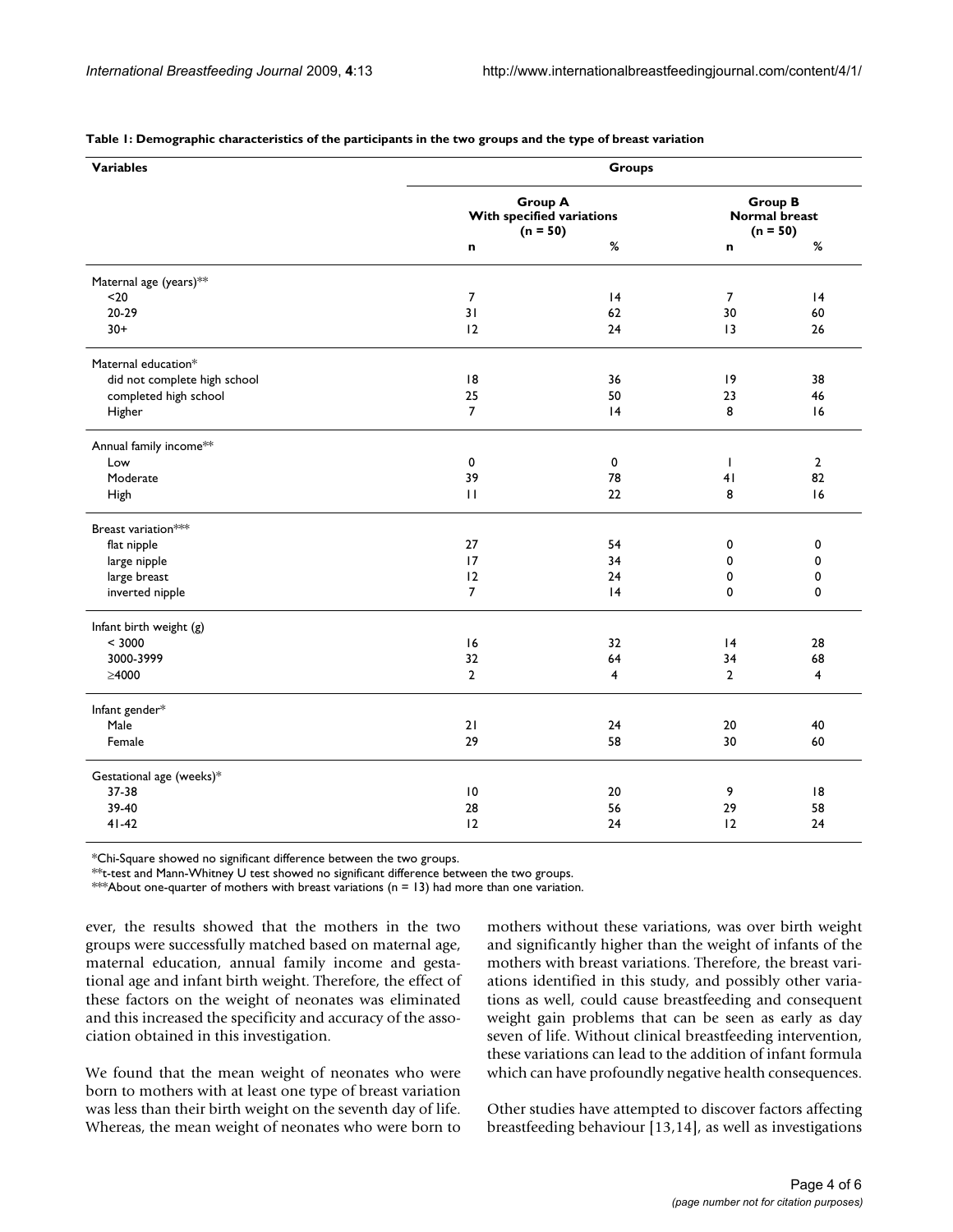|                                    | <b>Timing</b>  |                |                                             |
|------------------------------------|----------------|----------------|---------------------------------------------|
| <b>Groups</b>                      | At birth       | Day 7          | Mean weight gain<br>$(+)/$ loss $(-)$ $(g)$ |
| A: Abnormal breast ( $n = 50$ )    | $3246 \pm 480$ | $3084 \pm 427$ | $-162 \pm 125.5$                            |
| <b>B:</b> Normal breast $(n = 50)$ | $3238 \pm 490$ | $3185 \pm 450$ | $+53 \pm 154.4$                             |
| Paired t-test                      | $p = 0.515$    | $p = 0.09$     | $p = 0.00$                                  |

**Table 2: Comparison of the weight of neonates born to mothers with and without specified breast variations at birth and on day seven**

designed to increase breastfeeding prevalence [15]. Many studies have shown an association between maternal obesity and breastfeeding behavior [11,16]. However, to our knowledge, no previous investigation of the effect of maternal breast variations on infant weight gain has been reported. McAllen wrote that not only are large breasts not barriers for breastfeeding but they can also have benefits if mothers know how to breastfeed their babies [17]. Therefore, if, in particular, first-time mothers are aware of their breast variation and know how to overcome the problem, breast variations need not have a negative effect on their breastfeeding and neonatal weight gain. The results of our study showed that breast variations can play an important role in weight gain among neonates born to first-time mothers. In return, this problem can also affect first-time mothers' intention to breastfeed and persuade them to change their feeding behavior in future. It has been shown that previous breastfeeding experience is one of the predictive factors of breastfeeding intention among mothers [5,11]. However, due to the need in our study to assist mothers who were identified as experiencing difficulties, using interventions such as bottle feeding (of expressed breast milk) the effect of breast variations on weight gain among neonates was only explored in the first few days of their life.

The other point that makes our findings important is the speed of neonates' growth in the first few weeks of their life, as well as missing the chance of receiving benefits from colostrum which is produced in the early days of neonates' life [18,19]. The speed of neonates' growth is rapid in the months after birth, and then slows. It is reported that the most rapid period of growth is in the early days of babies' life [20].

Although further studies are needed to confirm these findings, our results suggest that all first-time mothers should be physically examined by maternity care staff and necessary intervention or/and proper advice should be given to those who suffer from at least one type of breast variation. This can be a part of routine examination that pregnant women receive. Randomised controlled trials are needed to evaluate methods which are being used to overcome this problem and/or to present new methods. More attention should be paid to this problem, in particular, in communities with a high prevalence of maternal breast variations.

### **Conclusion**

Our findings showed that the effect of mothers' breast variations on neonates' weight gain can be considered important enough to provide routine examination of pregnant mothers' breasts. This is not a routine program in all communities worldwide. However, more investigations are strongly recommended. Based on our results, health professionals need to develop skills in the management of breastfeeding among mothers with these problems, so that mothers are given appropriate advice on how to counteract breastfeeding difficulties. Further research is needed to explore long-term effects of maternal breast/ nipple variations on the health of their infants.

#### **Competing interests**

The authors declare that they have no competing interests.

## **Authors' contributions**

RV had primary responsibility for designing the study, evaluation and preparation of this manuscript and data analysis. SD participated and supervised data collection process and method development. AE helped with data analysis and evaluation of this manuscript. SH contributed to the study design and data collection.

#### **Acknowledgements**

The authors thank and fully acknowledge the participants for making this study possible and Niknafs Hospital staff, in particular, Dr Aminzadeh for their help. The authors also thank Dr J Lilley for her valuable comments.

#### **References**

- 1. **Breastfeeding Handbook for Physicians.** *American Academy of Pediatrics and The American College of Obstetricians and Gynecologists, Washington DC* 2006:52-53.
- 2. Amir LH: **[Breastfeeding managing 'supply' difficulties.](http://www.ncbi.nlm.nih.gov/entrez/query.fcgi?cmd=Retrieve&db=PubMed&dopt=Abstract&list_uids=16969436)** *Aust Fam Physician* 2006, **35:**686-689.
- 3. Hall DM, Renfrew MJ: **[Tongue tie.](http://www.ncbi.nlm.nih.gov/entrez/query.fcgi?cmd=Retrieve&db=PubMed&dopt=Abstract&list_uids=16301545)** *Arch Dis Child* 2005, **90:**1211-1215.